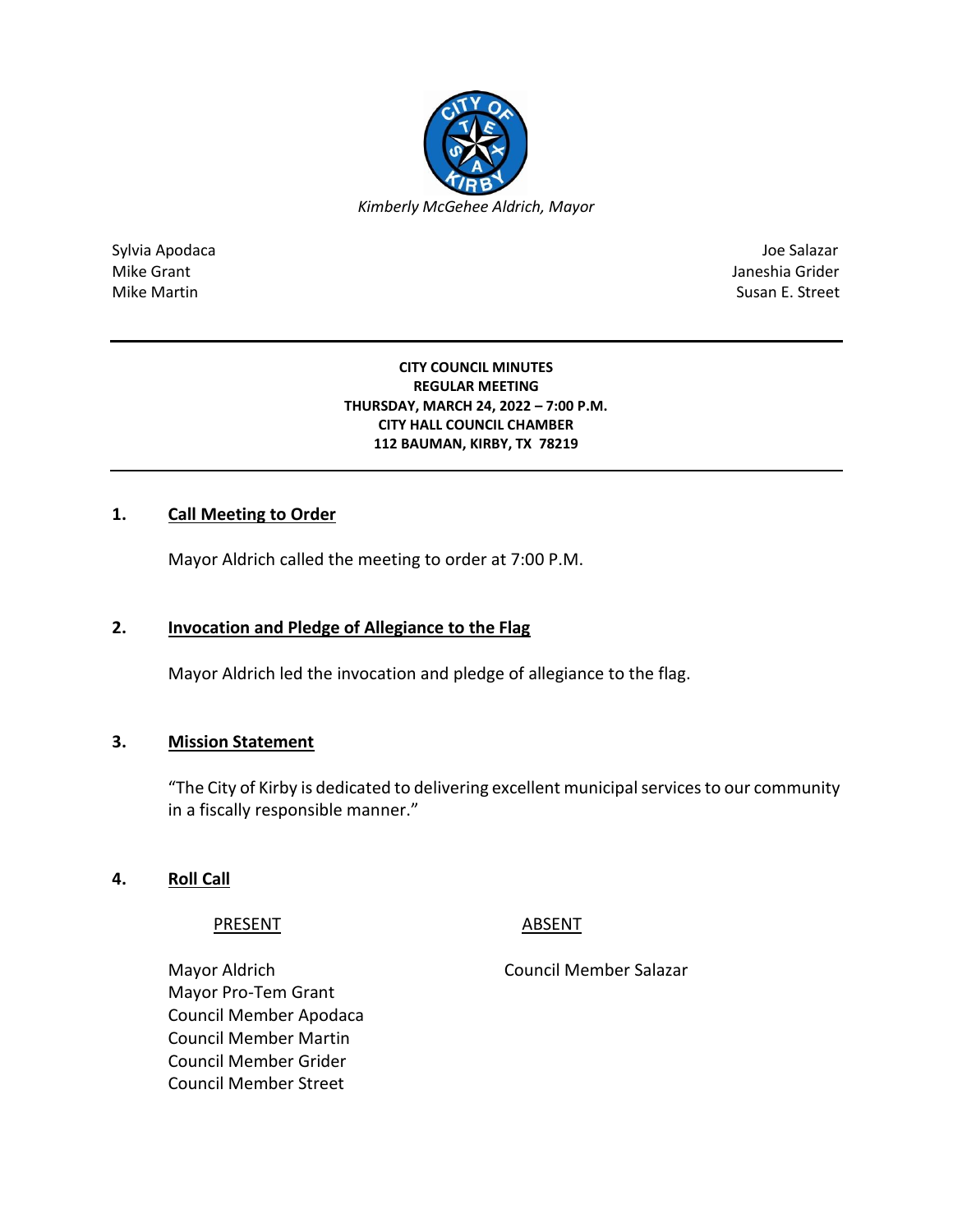## **5. Citizen Participation**

1. Roger Romens – He spoke about announcements made during the request and announcements item. City Council is using the platform to project things other than what it's used for. He spoke about the last meeting during announcements.

2. Jack Miller - He addressed Mayor Aldrich and said all you have to do is say Jack leave my meeting. I'll do what you say because I follow the law. He said he has a right to ask questions. He proceeded to ask his questions.

3. Marco Antonio – He spoke Spanish. Chief Cardona translated. He said hello to City of Kirby. Have a good day.

4. Anita Mann – He expresses sorry for your loss sir. He was appalled at the live stream during the last meeting. He preferred speak first then have a discussion on agenda items.

5. Chris Garza – He was unable to attend the meeting and City Secretary read his email. He expressed the lack of accountability of City staff at City Hall. He notified Council "Article 2, Section 2.16 of the Charter allows Council to create an investigative body to inquire into the conduct of any employee."

# **6. Presentations**

# a. Bexar County Appraisal District And The Property Tax System

Chief Appraiser Michael Amezquita presented information on Bexar County Appraisal District and the Property Tax System.

# b. 2021 Annual Racial Profiling Report – Police Chief Roxanne Cardona

Chief Cardona presented the 2021 Annual Racial Profiling Report. The comprehensive analysis of the data included in the report demonstrates that the Kirby Police Department has complied with the Texas Racial Profiling Law and all of its requirements. Further, the report demonstrates that the police department has incorporated a comprehensive racial profiling policy, currently offers information to the public on how to file a compliment or complaint, commissions quarterly data audits in order to ensure validity and reliability, collects and commissions the analysis of tier 2 date, and ensures that the practice of racial profiling will not be tolerated.

## **7. Consideration Of And Action On Minutes**

a. Regular Minutes – March 10, 2022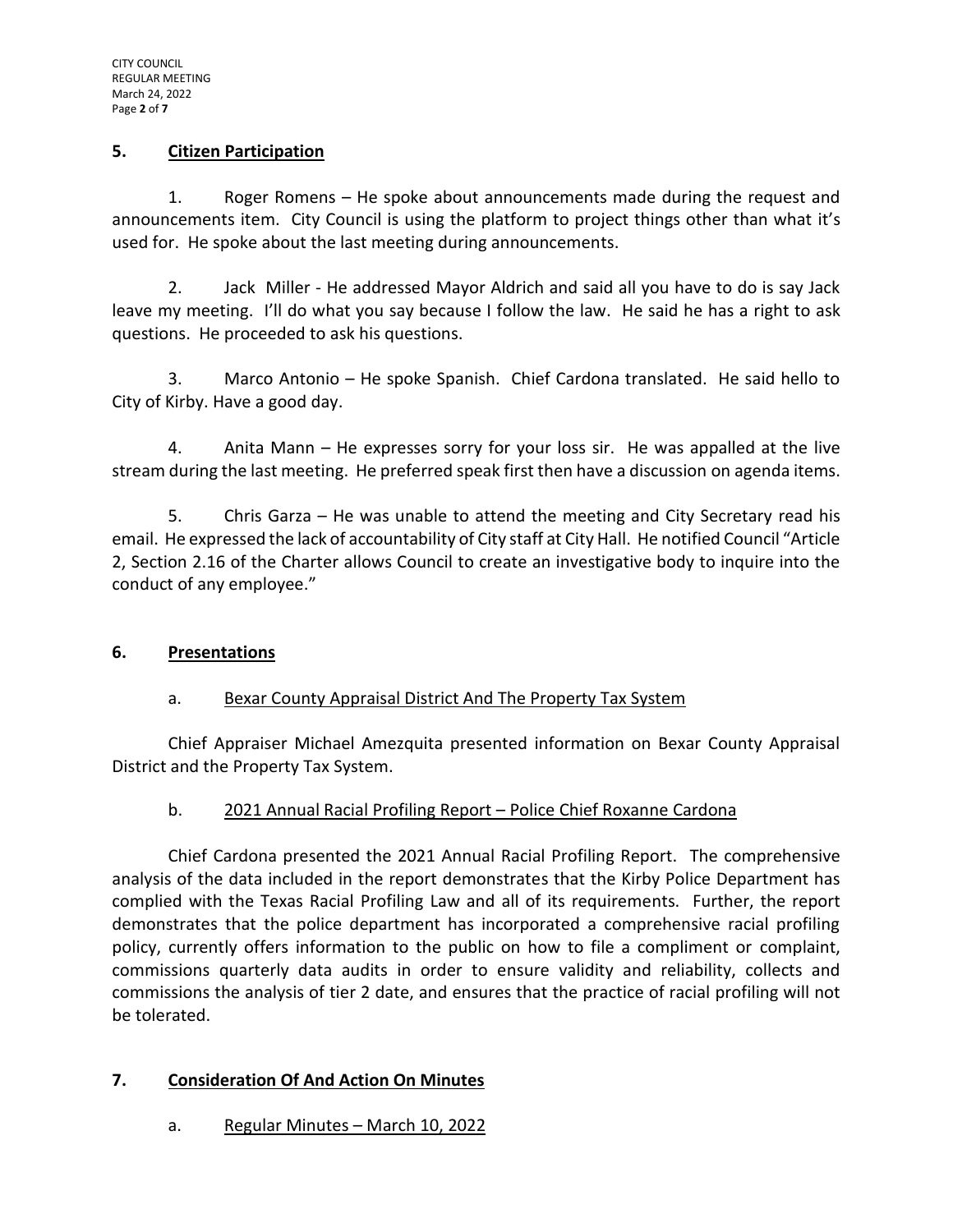Council Member Grider moved to approve the minutes of March 10, 2022; seconded by Council Member Apodaca. The motion carried with a 5-1 vote.

AYES: 5 NAYES: 1 (Council Member Martin)

## **8. Consent Agenda**

## a. Quarterly Financial Report Period Ending December 31, 2021

Council Member Martin moved to accept the Quarterly Financial Report period ending December 31, 2021; seconded by Mayor Pro-Tem Grant. The motion carried with a 6-0 vote.

AYES: 6 NAYES: 0

# b. Quarterly Investment Report Period Ending December 31, 2021

Council Member Martin moved to accept the Quarterly Investment Report period ending December 31, 2022; seconded by Council Member Apodaca. The motion carried with a 5-1 vote.

AYES: 5 NAYES: 1 (Council Member Street)

# **9. General Discussion And Possible Action**

a. Discussion And Possible Action On City Of Kirby FY 2020-2021 Audit Report - Armstrong, Vaughan & Associates.

Michael Peralta, Armstrong Vaughan & Associates, presented the FY 2020-2021 Audit Report. The City received an "unmodified" opinion which is the highest opinion a City can receive. The Senior Center was not included in the City's audit report.

Mayor Pro-Tem Grant moved to accept the City of Kirby FY 2020-2021 Audit Report; seconded by Council Member Apodaca. The motion carried with a 5-1 vote.

AYES: 5 NAYES: 1 (Council Member Street)

b. Discussion And Possible Action On Ordinance No. O-2022-909 Amending The Zoning Ordinance Of The City Of Kirby, Texas, To Grant Specific Use Permit #2022- 028 For Use Of The Property Located At CB 5941A BLK 2 LOT 6, Otherwise Known As 130 Edalyn St., Kirby, TX 78219, Which Is Zoned Commercial, Office And Retail (C-2) District To Be Used As A Single Family Dwelling. This Is The Second Reading.

Council Member Martin moved to accept Ordinance No. O-2022-909 amending the Zoning Ordinance of the City of Kirby, Texas, to grant Specific Use Permit #2022-028 for use of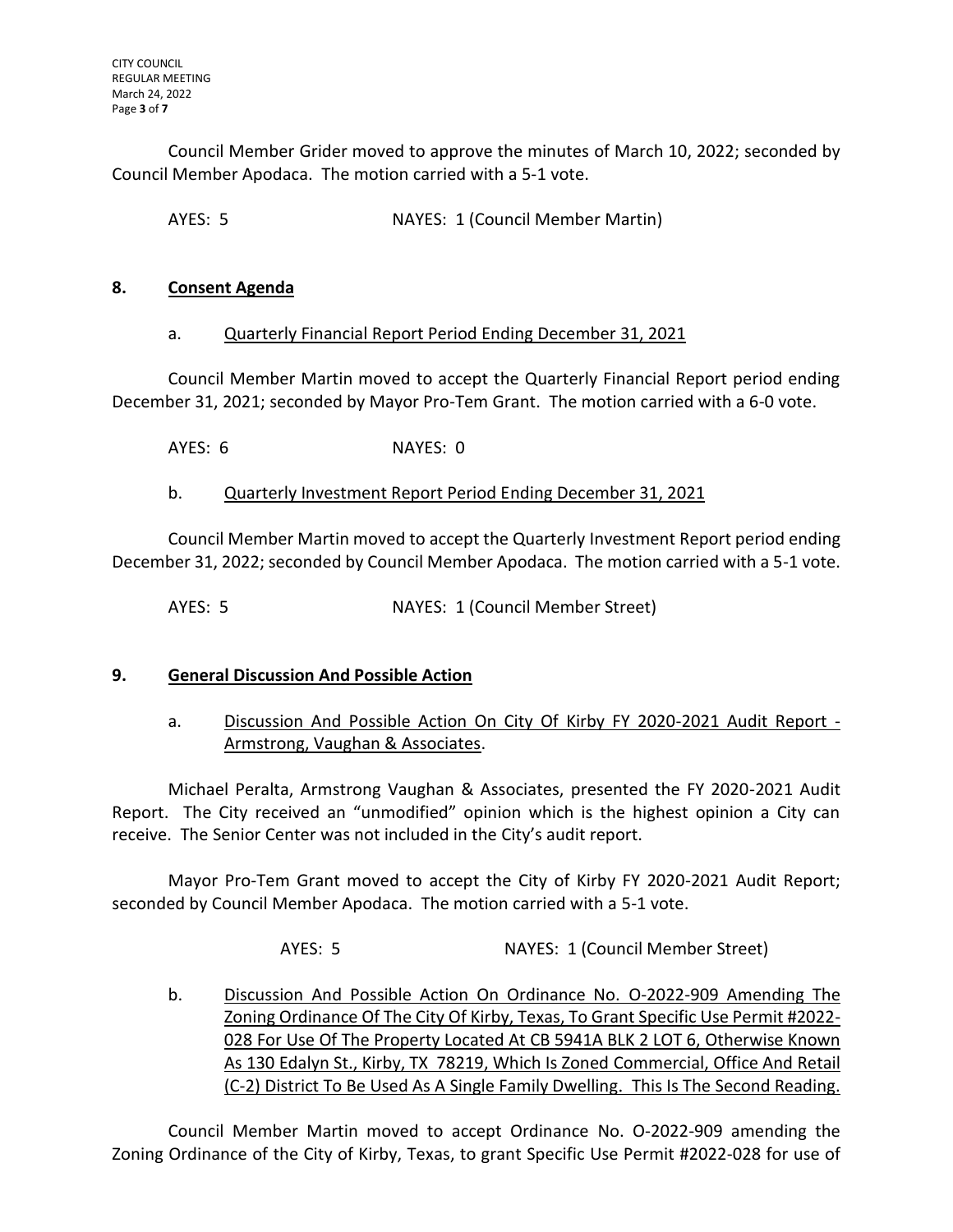the property located at CB 5941A Blk 2, lot 6, otherwise known as 130 Edalyn St., Kirby, TX 78219, which is Zoned Commercial, Office and Retail (C-2) District to be used as a Single Family Dwelling; seconded by Council Member Grider. The motion carried with a 5-1 vote.

AYES: 5 NAYES: 1 (Mayor Aldrich)

c. Discussion And Possible Action On Ordinance No. O-2022-910 Amending The Zoning Ordinance Of The City Of Kirby, Texas, To Grant Specific Use Permit #2022- 029 For Use Of The Property Located At CB 5941 BLK 1 LOT E 45 FT OF S 1/2 OF 5, Otherwise Known As 433 Edalyn, Kirby, TX 78219, Which Is Zoned Commercial, Office And Retail (C-2) District To Be Used As A Single Family Dwelling. This Is The Second Reading.

Council Member Martin moved to accept Ordinance No. O-2022-910 amending the Zoning Ordinance of the City of Kirby, Texas, to grant Specific Use Permit #2022-029 for use of the property located at CB 5941 BLK 1 LOT E 45 FT of S 1/2 of 5, otherwise known as 433 Edalyn, Kirby, TX 78219, which is zoned Commercial, Office and Retail (C-2) District to be used as a Single Family Dwelling; seconded by Council Member Apodaca. The motion carried with a 5-1 vote.

AYES: 5 NAYES: 1 (Mayor Aldrich)

d. Discussion And Possible Action On Ordinance No. O-2022-911 An Ordinance Repealing Sections 30.01 – 30.10 Of The Code Of Ordinances Of The City Of Kirby Relating To The City Council And Its Rules Of Procedure And Rules For Citizen Participation At Meetings And Adopting New Sections 30.01 – 30.10 Of The Code Of Ordinances Of The City Of Kirby Relating To The Rules Of Procedure For The City Council And Rules For Citizen Participation At City Council Meetings And Establishing An Effective Date. This Is The First Reading.

Council discussed Ordinance No. O-2022-911 and asked for clarity on Section 30.04 and 30.10.

Jack Miller – He thanked Council for when citizens can talk. He said Council is on the right path with this ordinance. His only issue is with restricting video equipment.

Staff will bring the Ordinance back with the changes.

e. Discussion And Possible Action To Accept Alexandra Ebert's Resignation From The Economic Development Committee.

Council Member Street moved to Accept Alexandra Ebert's resignation from the Economic Development Committee; seconded by Council Member Apodaca. The motion carried with a 6-0 vote.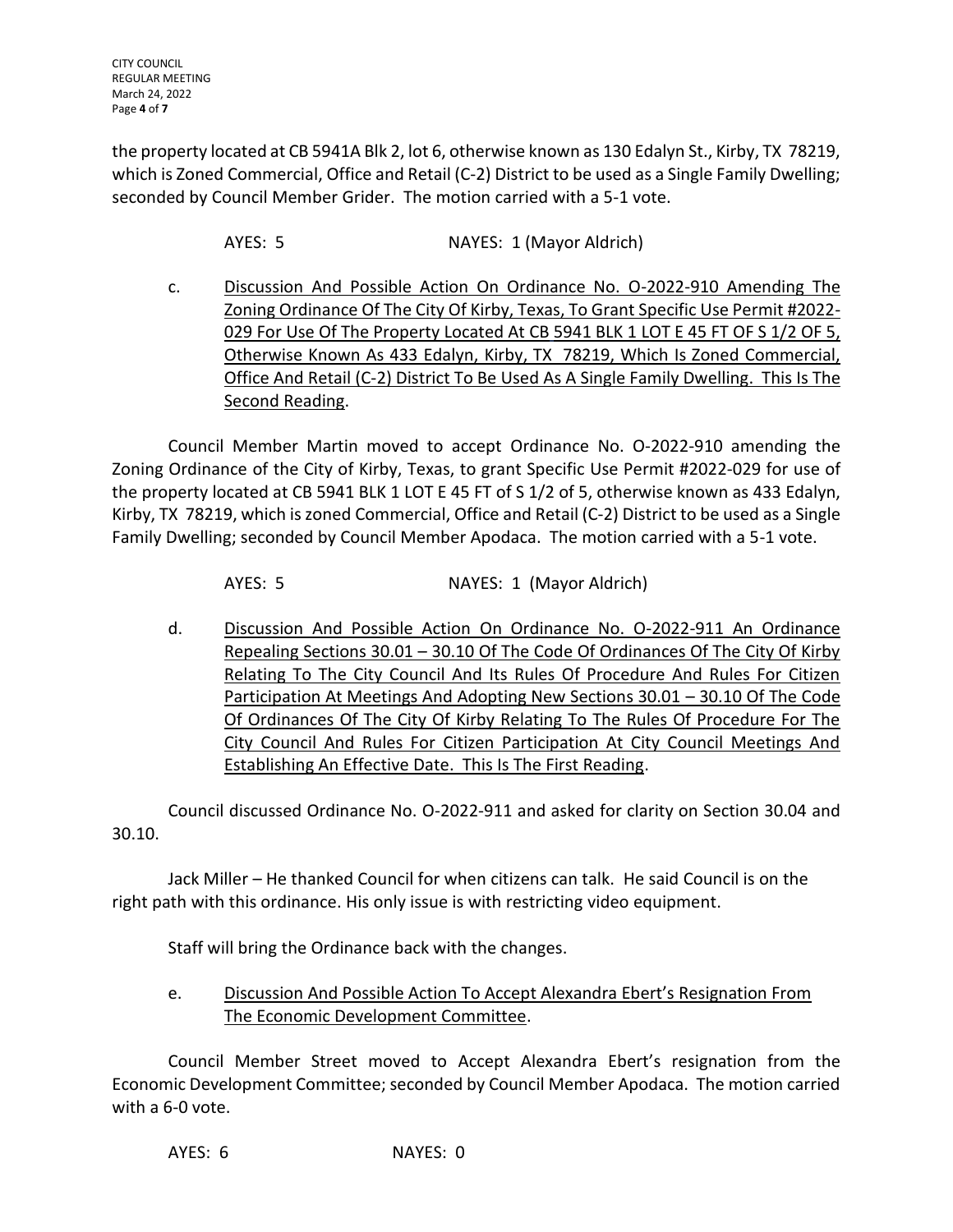f. Discussion And Possible Action On Resolution No. R-2022-745 A Resolution Authorizing The City Manager To Submit An Application For Funding From The Program Year (PY) 2022 Allocation Of Bexar County's Community Development Block Grant (CDBG) Program.

Council discussed Foxcross Drive (Threadway to Shamrock). Bexar County Funding Request: \$206,425.00; City Cash Match \$51,606.00. Improvements Total Cost \$258,031.00.

Council Member Street moved to accept Resolution No. R-2022-745 a Resolution authorizing the City Manager to submit an application for funding from the Program Year (PY) 2022 Allocation of Bexar County's Community Development Block Grant (CDBG) Program for Foxcross Drive (Threadway to Shamrock). Bexar County Funding Request: \$206,425.00; City Cash Match \$51,606.00. Improvements Total Cost \$258,031.00; seconded by Council Member Apodaca. The motion carried with a 6-0 vote.

AYES: 6 NAYES: 0

# g. Discussion And Possible Action To Approve The Cost Of Additional Work And A New Pump for Well Site #3

Council discussed the cost of additional work and a new pump for Well Site #3.

Mayor Pro-Tem Grant moved to approve the cost of additional work and a new pump for Well Site #3; seconded by Council Member Apodaca. The motion carried with a 6-0 vote.

AYES: 6 NAYES: 0

h. Council Liaisons

- 1. Animal Advisory Committee Mayor Pro-Tem Grant
- 2. Beautification And Recycle Committee Council Member Grider
- 3. Building And Standards Commission Council Member Martin
- 4. Crime Control And Prevention District Council Member Salazar
- 5. Economic Development Committee Council Member Apodaca
- 6. Planning And Zoning Commission Mayor Aldrich
- 7. Senior Center Corporation Board Council Member Street
- 1. Animal Advisory Committee Mayor Pro-Tem Grant

Mayor Pro-Tem Grant provided an update.

2. Beautification And Recycle Committee – Council Member Grider

Council Member Grider provided an update.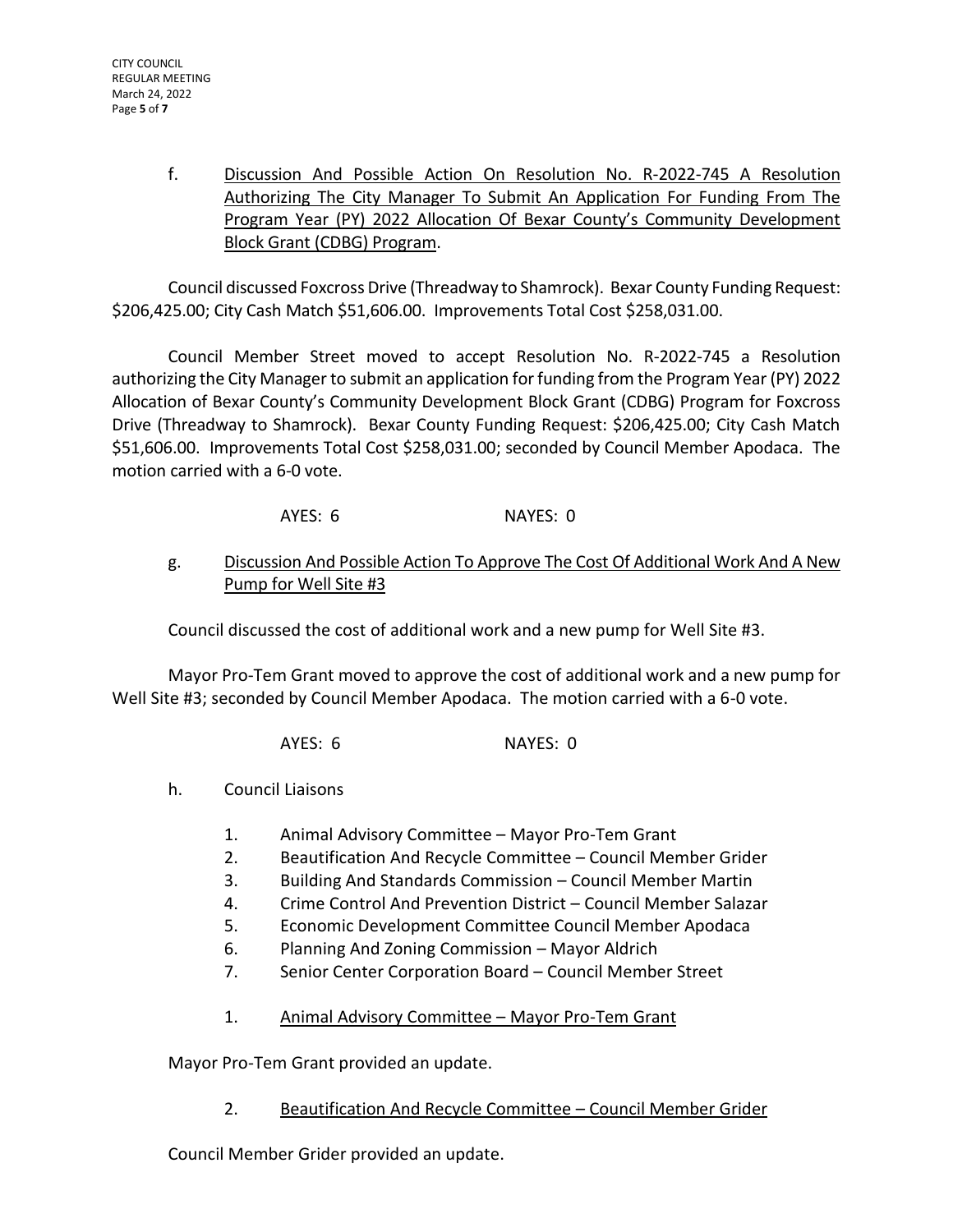# 3. Building And Standards Commission – Council Member Martin

Council Member Martin didn't have anything to report.

4. Crime Control And Prevention District – Council Member Salazar

Council Member Salazar was not available to provide an update.

5. Economic Development Committee Council Member Apodaca

Council Member Apodaca said Committee did not meet.

6. Planning And Zoning Commission – Mayor Aldrich

Mayor Aldrich said Commission did not meet.

7. Senior Center Corporation Board – Council Member Street

Council Member Street provided an update.

## **10. City Manager Announcements**

## a. Announcements On City Events And Items Of Community Interest.

City Manager Vernon announced Office of Emergency Management is updating their form. City Hall will be closed at 3:00 P.M. on Friday April 1, 2022. Still asking for volunteers to meet at City Hall on Wednesday, April 6, 5:00 P.M. -7:00 P.M. to fill Easter eggs and Easter Egg Hunt is on April 10, 2:00 P.M. -4:00 P.M., Friendship Park.

## **11. Request And Announcements**

# a. Requests By Mayor And Council Members For Items To Be Placed On Future City Council Agendas And Announcements On City Events/Community Interest

Council Member Street – She stated she asks questions for clarification on items being discussed. She thanked employees; everybody be safe.

Council Member Grider – She thanked all the volunteers for helping during the recent clean up. She requested a special meeting in May. She suggested budgeting funds for training for boards and Planning and Zoning Commission. There is a free Kirby Youth event 12:00 to 1:00 P.M. for all ages. Dates are: April 30<sup>th,</sup> May 28<sup>th</sup> and June 25<sup>th.</sup> Hosted by Semper Fortis Jiu Jitsu